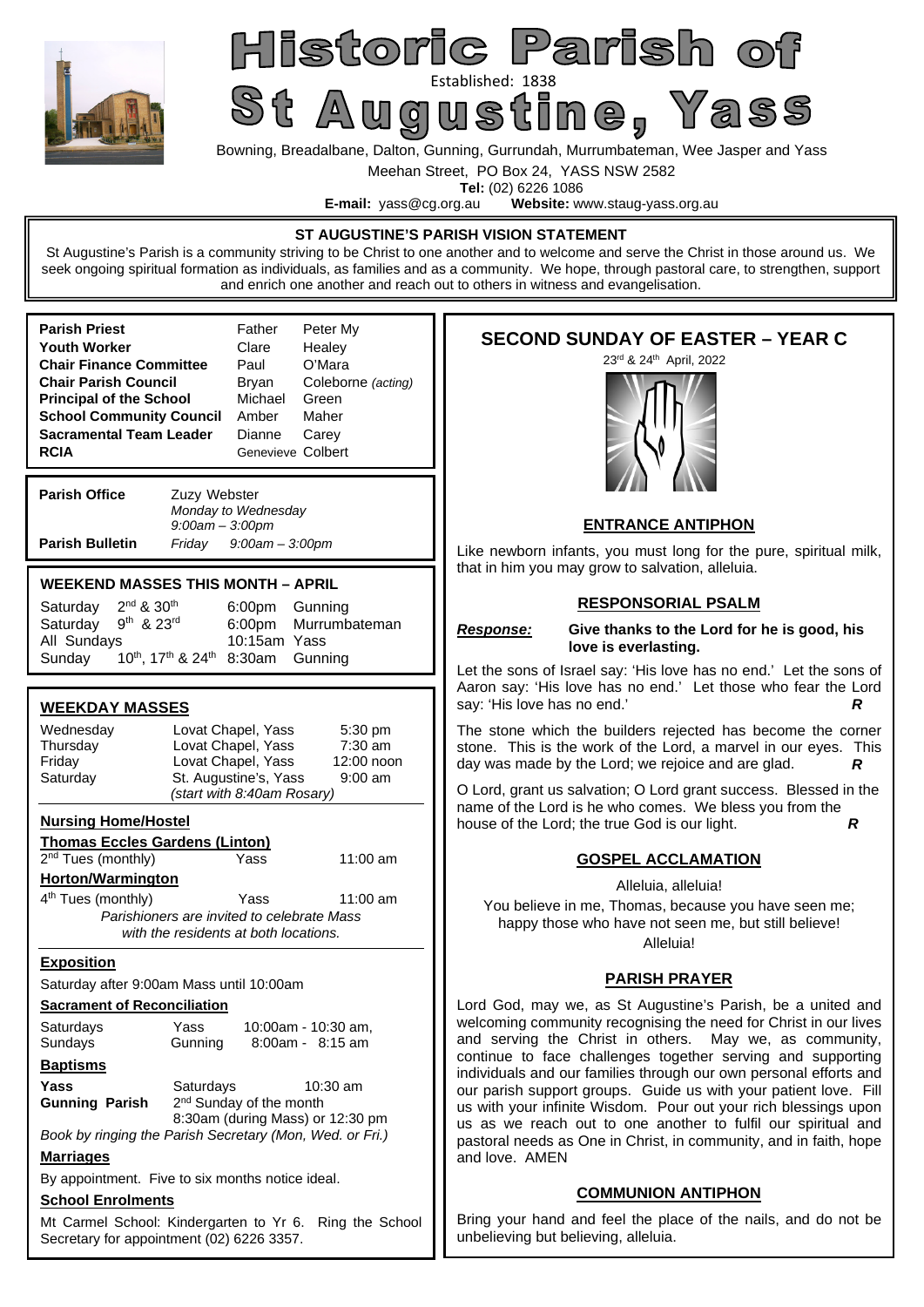# *Thoughts from the Presbytery*



### ACKNOWLEDGEMENT OF COUNTRY

We acknowledge Aboriginal and Torres Strait Islander people as the traditional custodians of the land in which we meet. We pay our respects to the Elders of the past, present and future.



#### **HOMILY - Thomas the Doubter seeing the wounds.**

There is something attractive about Thomas the Doubter – something about his obstinate integrity. He did not too readily accept the other disciples' report that they had seen the Risen Lord.

What is more attractive is that the other disciples – now the 'true believers' – did not expel Thomas for his doubting but kept him within their circle. Perhaps a lesson there for the Church not to too quickly raise the barriers excluding those struggling with belief in the Christian faith or some aspect of it.

Doubt and questioning are a proper part of being human. It is how we mature and make progress in the faith, as much as in other areas of life. A point may come where a person may not remain in the Church with any integrity. But a dismissive, excluding Church is not the Church of this Gospel story.

But the special attraction of this gospel story for Thomas and therefore for us, lay in what he saw.

He was granted the special gift of seeing the risen Lord bearing the wounds of his crucifixion. I believe the seeing of the risen body of Jesus bearing those wounds told Thomas something vital about his own destiny.

Do you want to spend eternity as the clone or replica of some saintly model? I don't. I want to be me – identifiably me. I don't want to be drained of all the effects of my time on earth, even the ones which have wounded me, because they have made me who I am. I don't want to be bleached of all colour.

I think that is what Thomas realised: that he would retain his identity in the next life, even bearing the wounds of his life, but wounds transformed. What sort of wounds? The wounds unjustly or unfairly inflicted by others or just by the vagaries and chances of life:

But there are the wounds unjustly or unfairly inflicted by others or just by the vagaries and chances of life:

the sense of desolation when abandoned by a member of the family or a friend;

the hurt maliciously inflicted, maybe physical, maybe an attack on one's good character; a great capacity to love or to be loved unfulfilled;

the death of someone we love dearly, the void, the heartache;

the chronic physical or mental illness which saps our strength.

These leave their mark imprinted on our character. These are the wounds which shape our lives. They make us who we are at the moment of death. At that moment, I will be, you will be, the wounded person whom, we pray, God will love without reserve.

What Thomas saw was that *those* sorts of wounds will be transformed, transfigured. We will be liberated from their evil effects, from their disabling effects on our personality, from their crippling effects in many dimensions.

# *Cont…..*

All that history, that personal history, is healed because Our Risen Lord adopts, incorporates, them as his own. I believe that that is what Thomas realised when he saw Our Lord's wounded hands and side.

But, that is only the beginning! As St Paul teaches, the body one receives when fully sharing the resurrection life of Christ is animated by the Spirit of God (1 Cor 15:44). That body will manifest in full perfection the human being which God intended in creating you or me. This is holistic redemption of one's humanity. But that lies over the threshold of death.

In the meantime what does this gospel mean for us? In reaching out towards the wounded body, Thomas realised the true identity of Jesus Christ and was able to exclaim: 'My Lord and My God'.

According to Pope Francis, we are constantly invited to touch the wounds of Christ in those who, in our own era and within our reach, are bearing wounds of all descriptions. That is a sure way of understanding the true identity of Jesus Christ.

Let us see with the eyes of faith the Risen Lord in the wounded of this world. Then we may hope to hear: 'Happy are those who have not seen and yet believe.' Alleluia!

*Fr Michael Tate* 



#### **READINGS NEXT WEEK**

**First Reading** *Acts: 5: 27-32, 40-41*

The Sanhedrin tells the apostles not to mention Jesus.

**Second Reading** *Rev 5 :11-14* John hears the voices of angels.

# **Gospel** *Jn 21: 1-19*

Jesus questions Peter.

*Please reflect on these readings over the coming week*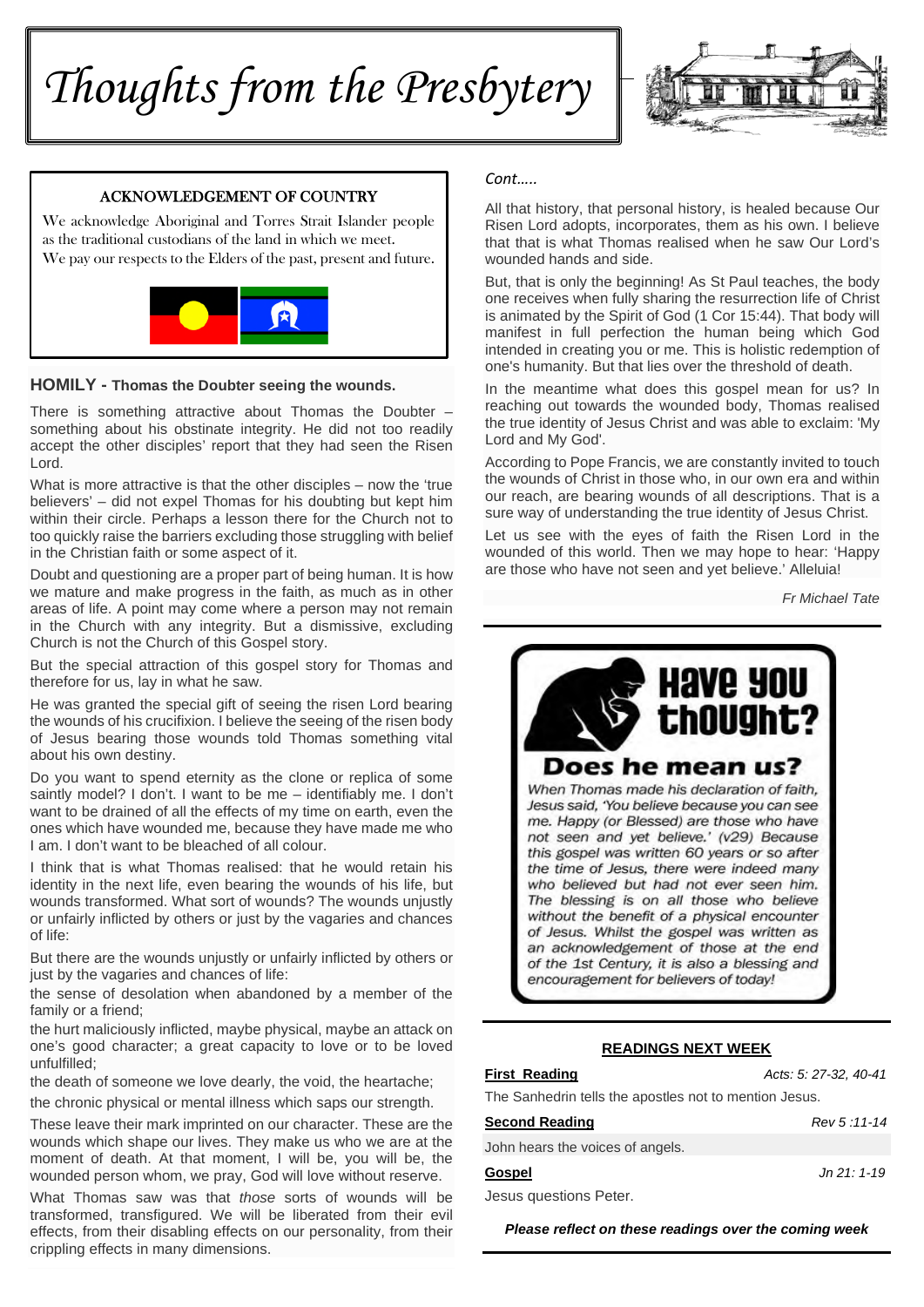#### **Parish Finance Committee Members:**

| Father | Peter My | Stan  | Waldren  |
|--------|----------|-------|----------|
| David  | Garland  | Mark  | Valencic |
| Paul   | O'Mara   | Trish | Gibbs    |
| Irene  | Carr     |       |          |

#### **Parish Pastoral Council Members:**

| VACANT (Youth)                 |                                              |  | Peter Cleary (Liturgy)        |  |
|--------------------------------|----------------------------------------------|--|-------------------------------|--|
| Bryan                          | Coleborne (Ecumenism) Michael Green (School) |  |                               |  |
|                                | Genevieve Colbert (Education)                |  | Lourdes O'Keefe (Social)      |  |
| Bob                            | Nash (Maintenance)                           |  | Michael Van Wanrooy (Welfare) |  |
|                                | VACANT (Social Justice)                      |  | Zuzy Webster (Secretary)      |  |
| Ex Officio Member: Fr Peter My |                                              |  |                               |  |

*This weekend we will welcome into our Church community:* 

Jake Beau child of David and Kellie

### **ANZAC DAY – Monday 25 April**

Mass will be celebrated at 9.00am in St Augustine's Church.





# *THERE IS NOW ANOTHER WAY TO MAKE A DONATION TO THE PARISH*

Located at the back of the church is a CBA Smart Terminal setup for donations using your debit card or credit card.

This Smart Terminal has been installed as with the changing times of people not wanting to carry cash and use cards only the Parish has decided to try out this alternative way of giving at Mass. The plate for donations by cash will still be used.

Have a look and 'Give it a go!' if this way of giving suits you.



The ACU Centre for Liturgy is offering a new online training program for Extraordinary Ministers of Holy Communion, supported by the Australian Catholic Bishops

Conference. Classes start April 27.

For further information see our website http://www.acu.edu.au/centreforliturgy/pastoral-training or contact the Centre on (02)9701 4751 or CentreforLiturgy@acu.edu.au.

# **WESTERN DEANERY WOMEN'S CURSILLO**

Thursday 12 May 4.00 pm to Sunday afternoon 15 May. To be held at St Clement's Retreat Centre, Galong.

If you are interested in attending please contact Di Franks – DMFranks@bigpond.com or phone 0418 619 740.

#### **FEDERAL ELECTION**

Read the Australian Catholic Bishops' 2022 election statement , *Towards a Better Kind of Politics,* to help you reflect on the good you can do for the community by using your vote for the common good of all. The statement includes a Prayer for the Election and the principles of Catholic Social Teaching. Download a copy from www.catholic.org.au

**APRIL "ENGAGED ENCOUNTER RETREAT WEEKEND"** A two day marriage preparation program from 30 April - 1 May in Sydney which provides engaged couples with deeper insights into each other and into married life. \$290 not including accommodation. Information & registration at www.marriagefamily.org.au



St Augustine's Church will be closed from Tuesday 26 April until Monday 9 May due to maintenance of the church wall.

Mass during this time will be held at Mt Carmel's Performing Arts Centre.